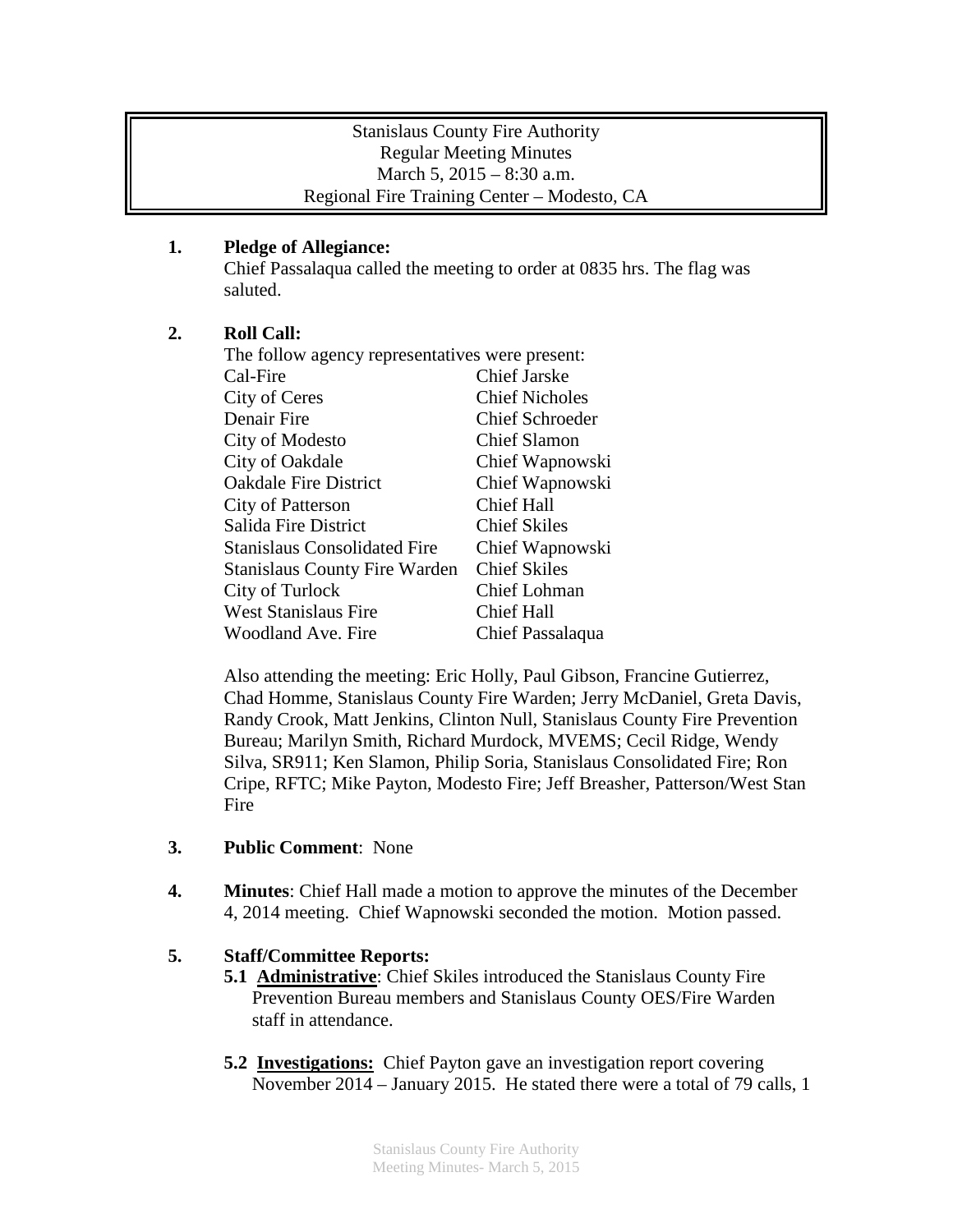arrest, 1 fatality and 1 injury during this reporting period. A full report was included in the packet.

- **5.3 Fire Prevention:** Chief McDaniel gave a report on county fire prevention. There are 46 schools within the county jurisdiction and 39 inspections have been completed to date. He recognized Greta Davis of his staff for creating a new electronic submittal plan. It is running smoothly and contractors and staff find it very efficient. He reported on the desire to move to the Accella system and off of Fire RMS. A full report of fire inspections for November 2014 – January 2015 was included in the packet.
- **5.4 Communications:** Chad Homme gave a report on the CAD project, NetMotion update and the 2015 radio programming. The CAD project delivered a new file to test on the mobiles as of February 26 after additional issues had been identified and corrected. NetMotion software on the MDC'A written report was included in the packet.
- **5.5 Fire Training:** Ron Cripe gave a powerpoint presentation on the progress of RFTC on the six goals identified in the 2014-15 Business Plan.
	- Goal 1
		- a. Maintain the delivery of MJC Fire Academies
		- b. Offer courses in support of the Fire Science Certificate and A.S. degree
		- c. Offer courses to support the Emergency Medical Services

## Goal 2

- a. Offer an active schedule of California State Fire Marshal approved classes
- b. Enhance distance education capabilities
- c. Expand fee based classes offered by the RFTC and community education

## Goal 3

- a. Expand Safety Training Venue for Community & Local Industries (i.e. Manufacturing OSHA Training, OES – CIMS/NIMS/IES, etc.)
- Goal 4
	- a. Organize a fire science safety conference
- Goal 5
	- a. Improve priority registration for employees of JPA Fire Authority Members seeking to complete their associate degree

## Goal 6